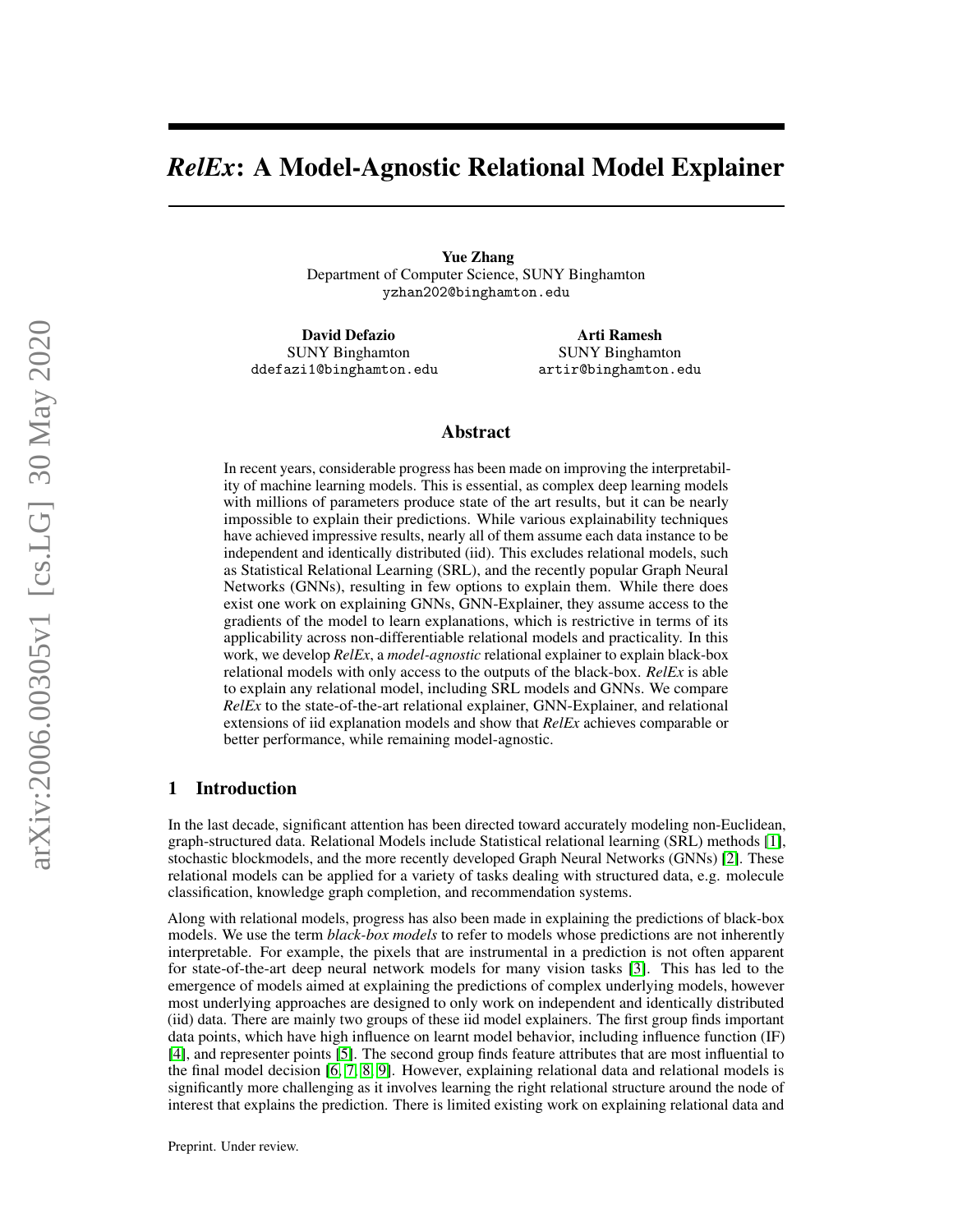relational models, in fact, to our knowledge, there is only one such technique GNN-Explainer [\[10\]](#page-8-9), which has been designed for explaining models that consider dependencies amongst the data samples. GNN-Explainer learns the most important neighbor nodes and links corresponding to why a GNN predicts some nodes as a specific class. This explanation is learned as masks over the adjacency and feature matrices, which are optimized by utilizing the gradients of the underlying GNN model.

In this paper, we present *RelEx*, a model-agnostic relational model explainer that learns relational explanations by treating the underlying model as a black-box model. We construct explanations first by learning a local differentiable approximation of the black-box model for some node of interest, trained over the perturbation space of this node. We then learn an interpretable mask over the local approximation.

Specifically, our contributions are as follows: i) We develop *RelEx*, which learns model-agnostic relational explanations for the task of node classification, with only access to the output prediction of the black-box model for a specific input. Hence, *RelEx* can be applied to any relational model, from non-differentiable statistical relational models to various GNNs. ii) *RelEx* can learn diverse explanations for each data instance by maximizing the cross-entropy between two learned relational explanations. This provides end users with the much-needed flexibility of choosing an explanation that is more appealing from a domain perspective, while remaining true to the underlying blackbox model. iii) We perform experiments on both synthetic and real-world datasets, comparing our relational explanations to the correct ground-truth relational structures (we refer to them as right reasons [\[11\]](#page-8-10)). We demonstrate that our approach is comparable to or better than the state-of-the-art relational explainer, GNN-Explainer, and relational extensions of other state-of-the-art explainers in quantitative performance across all datasets, despite needing less information about the black-box model than these approaches. We also illustrate the capability of *RelEx* to capture the core topological structures in the explanations in different classification tasks through qualitative results across all the datasets.

Thus, *RelEx* is model-agnostic and practically more feasible than existing approaches to explaining relational models. *To the best of our knowledge, ours is the first general-purpose model-agnostic relational explainer.*

# 2 Related Work

In this work, we specifically focus on explaining two broad types of relational models: statistical relational learning, and graph neural networks. Since the primary focus of this work is explaining relational models, we only discuss the different relational models briefly before discussing explanation approaches.

Statistical relational learning (SRL) [\[1\]](#page-8-0) is concerned with domain models that exhibit both uncertainty and complex, relational structure, where a user handcrafts first-order logic rules to capture dependencies and reasoning. For example, the collective rule:  $\lambda$ , *Spouse(B,A)* ∧ *Votes(A,C)* → *Votes(B,C)* captures the increased probability of a spouse to vote for the same candidate in an election, as determined by the target variable *Votes* and observed variable *Spouse* dependencies, and λ is the rule weight. Hinge-Loss Markov Random Fields (HL-MRFs) [\[12\]](#page-8-11) is an example of an SRL model which uses declarative language Probabilistic Soft Logic (PSL) to express probabilistic logic rules. The input of HL-MRFs is a knowledge graph  $(P, R, O)$ , where P is a set of entities, R is a set of relations, and O is a set of observed relational data of the format  $r(h, t)$ , where h and t are entities and r is a binary relation between entities. Example of such data tuple is *Spouse(Alice, Bob)*. For each relation r, we can represent our knowledge using adjacency matrix  $A_r = \{0,1\}^{|P| \times |P|}$ , such that its  $(i, j)$  entry is 1 if and only if  $r(P_i, P_j)$  is in the knowledge graph. We choose HL-MRFs as a representative SRL model to evaluate our relational explainer.

GNNs are another more recent technique for modeling relational data, with a variety of popular architectures [\[13,](#page-8-12) [14,](#page-8-13) [15\]](#page-8-14). Given an adjacency matrix defining the relations among nodes, and a feature matrix describing the attributes of each node, a GNN will learn low-dimensional node representations, similar to classical feed forward neural networks. Representations are initialized to default node features, and are updated in each layer through degree normalized aggregations of its neighbor's node representations. After training, these node representations capture the task relevant feature and structural information, and can then be used for a variety of machine learning tasks. In this paper, we evaluate *RelEx* for explaining GNNs for the task of node classification.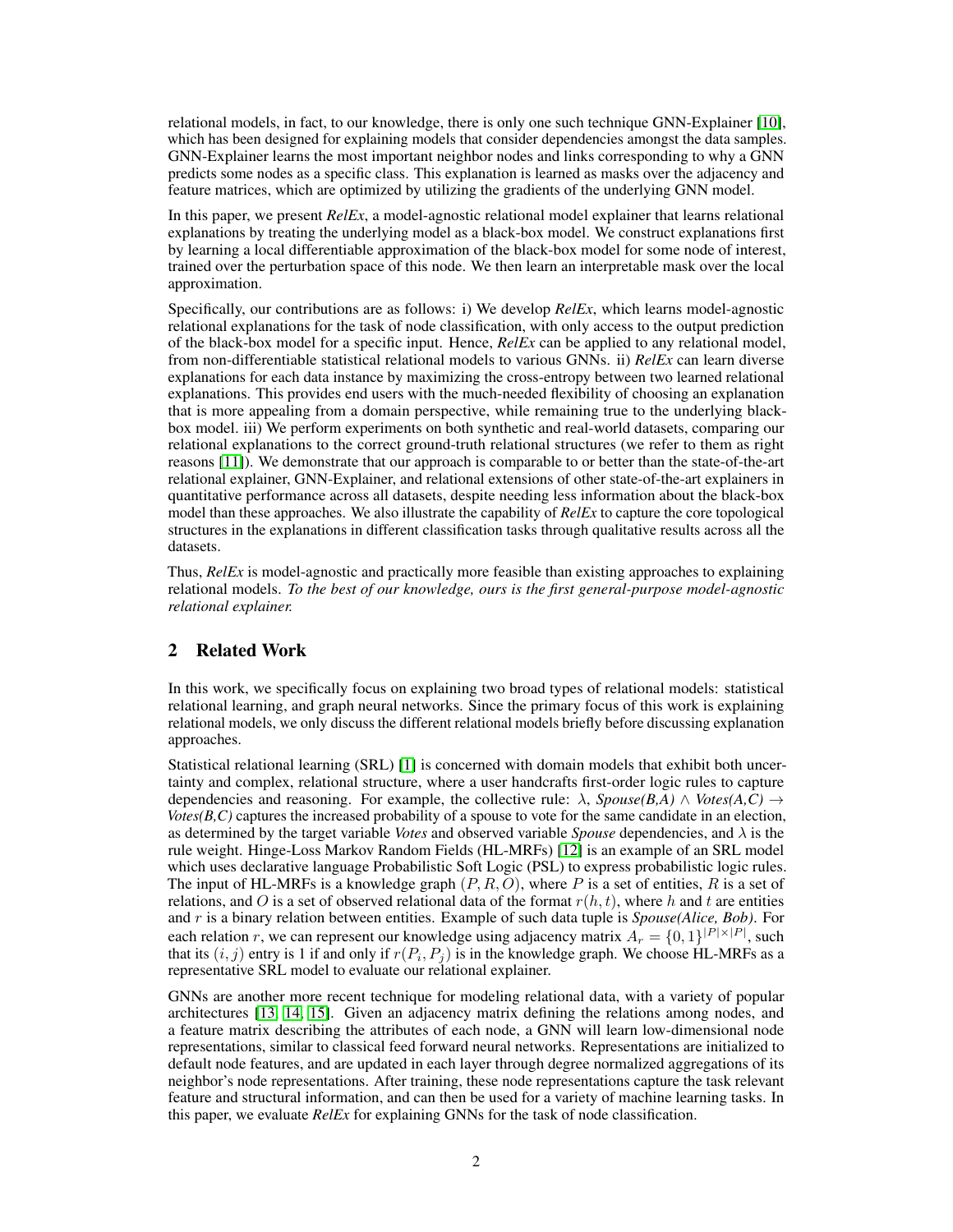

<span id="page-2-0"></span>Figure 1: *RelEx* architecture showing the different components and the notations associated with them.

Post-hoc explainers such as LIME [\[8\]](#page-8-7) have been developed to learn an interpretable local approximation of a black-box, to explain single instances. Our relational explainer *RelEx* is motivated by this approach. Anchors [\[9\]](#page-8-8) were subsequently developed to make clear where LIME explanations apply. These approaches are model-agnostic, meaning they work regardless of how the black-box model works (so long as it's a model on iid data). Other explanation techniques involve using input gradients to learn feature importances. This includes *SmoothGrad*[\[7\]](#page-8-6), and *Integrate Gradient*[\[6\]](#page-8-5), where the basic idea behind them is to learn the saliency map by calculating gradient on input  $\partial f(x)/\partial x$ , however, they are designed specifically for image data.

There has been limited effort to improve the interpretability of deep learning based methods on graphs. Graph Attention Networks is an architecture which learns attention weights on each edge, which can be interpreted as an importance score [\[15\]](#page-8-14). Another approach simplifies Graph Convolutional Networks (GCNs) by removing the nonlinear function applied to each layer [\[16\]](#page-8-15). It is shown that for many cases, performance is the same while the underlying classifier is equivalent to logistic regression and thus more interpretable. Another work attempts to disentangle node representations by capturing the latent factors in their neighborhoods [\[17\]](#page-8-16). While this can improve robustness and interpretability, GNN-Explainer [\[10\]](#page-8-9) is the only post-hoc approach to provide explanations for particular node predictions.

Our approach addresses the following caveats in existing work. First, our approach only needs access to the output predictions of the black-box model, not the gradients. Thus, in contrast to GNN-Explainer, our approach is capable of explaining any relational model, including non-differentiable HL-MRFs. Our approach also shines from a practical usability perspective, as some popular developed models [\[18\]](#page-8-17) use indices of existing edges rather than adjacency matrices as input.

# 3 *RelEx*: Learning-based Relational Explainer

In this section, we develop our model-agnostic, learning-based relational explainer, *RelEx*, for explaining predictions of relational models. *RelEx* learns which nodes and edges in the neighborhood of the node of interest are most influential in the black-box prediction. The output of *RelEx* is a neighborhood relational structure that is instrumental in the black-box prediction. Figure [1](#page-2-0) gives the overall architecture of *RelEx* and identifies the different components and their notations, which we use in the equations in this paper.

#### 3.1 *RelEx* Problem Formulation

Let node  $v_i$  be the node we want to explain. We denote the n-hop neighborhood of  $v_i$  (i.e., the computation graph) by the adjacency matrix  $A_i \in \{0,1\}^{P_i \times P_i}$ , which contains a total of  $P_i$  nodes and  $E_i$  edges. The features of these neighborhood nodes are stored in the feature matrix  $X_i$ . We want to learn an explanation, where given some black-box relational model  $f$ , we learn the most salient nodes and links in  $A_i$  that are instrumental in f's prediction of  $v_i$ . We refer to the predicted class of  $v_i$  as  $Y_i$ .  $Y_i$  is represented as a one-hot vector.

After defining the problem setting, we can see that the problem of learning a relational explanation for node  $v_i$  entails selecting nodes and edges from  $A_i$ , the computation graph of  $v_i$ . Hence, to select the salient graph structures, we learn a sparse mask over  $A_i$ . Our relational explainer  $RelEx$  is denoted by  $\Phi(f, A_i) \in \{0, 1\}^{P_i \times P_i}$ , which is a sparse adjacency matrix consisting of the nodes and edges crucial to the explanation.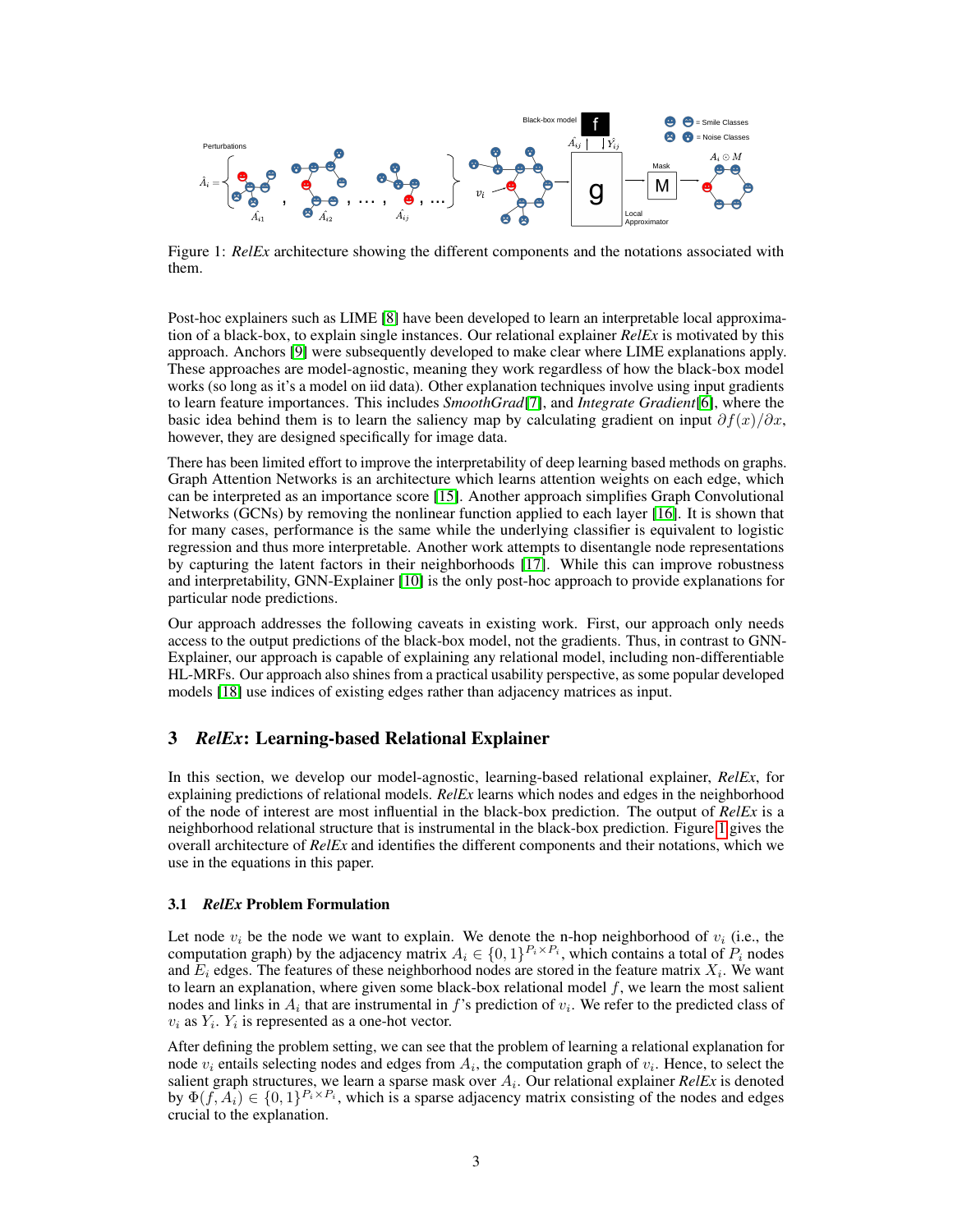$\Phi(f, A_i)$  is learned by optimizing for the below loss function,

<span id="page-3-0"></span>
$$
\underset{M}{\arg\min} J = L(Y_i, f(\Phi, X_i)) + \Psi(M) = L(Y_i, f(A_i \odot M, X_i)) + \Psi(M) \tag{1}
$$

where the loss function  $L$  is any distance measure between our class of interest  $Y_i$  and the probability distribution over classes predicted by the underlying black-box model  $f$  on the de-noised computation graph. Common choices for *L* are negative log-likelihood and *KL*-divergence. We represent the explanation as  $\Phi = A_i \odot M$ , where  $\odot$  denotes element-wise multiplication, and  $M \in \{0,1\}^{P_i \times P_i}$  is the mask we are optimizing for.  $\Psi$  is a sparseness measure on the mask M, which could be  $L_1$  norm or a group sparseness measure like  $L_{21}$  norm [\[19\]](#page-8-18). We discuss  $\Psi$  with greater detail in the sections to follow. As finding the optimal solution to Equation [1](#page-3-0) is a combinatorial problem, a brute-force approach has the time complexity  $\mathcal{O}(2^{E_i})$ . There are a variety of heuristic search based solutions to this optimization problem, including multi-armed bandit [\[9\]](#page-8-8), reinforcement learning methods [\[20\]](#page-8-19).

#### 3.2 *RelEx* Architecture

Here, we present *RelEx*, a more effective and efficient learning-based solution for explaining relational models. We first provide a general overview of our approach and then expand on the different components in the following paragraphs. To design *RelEx*, our first goal is to learn a local approximator of f at the node  $v_i$  whose prediction we are interested in explaining. We call this approximator  $g(\hat{A}_i)$ , where  $\hat{A}_i$  is a perturbation on the computation graph  $A_i$  of  $v_i$ . Since f is a relational graph model, we choose  $g$  to be a naive Graph Convolutional Network (GCN), owing to its powerful fitting and representation ability, while simultaneously being easy to use. Specifically, we use a residual architecture [\[21\]](#page-8-20), where we concatenate the output of every GCN layer to the final output of the network. Residual architecture increases the representation power of GCN in learning graph topology without stacking more layers or adding more parameters.

To learn g, we first follow a sampling strategy to get perturbed computation graphs  $\hat{A}_i$ . We then query f on all samples of  $\hat{A}_i$  to get dataset  $S = \{\hat{A_{ij}}, \hat{Y_{ij}}\}$ , where  $j = 1, 2, ..., n$ , n is the number of samples, and  $\hat{Y_{ij}} = f(\hat{A_{ij}}, X_i)$ . In contrast to LIME [\[8\]](#page-8-7), we do not require our local approximator to be interpretable itself as we learn a sparse explanation mask after learning the local approximator. This allows us to broaden the scope and complexity of the local approximator, thus, achieving the dual goals of expressibility and interpretability, whereas other existing models typically use simple models as the local approximators [\[8\]](#page-8-7). Hence, *RelEx* is able to explain any black-box model as long as the local approximator is: i) locally faithful (this corresponds to how the model behaves in the vicinity of the instance being predicted), and ii) differentiable on the input adjacency matrix.

The modified objective function using the local approximator *g* instead of the black-box model *f* is given by,

$$
\underset{M}{\arg\min} \hat{J} = L(Y_i, g(A_i \odot M)) + \Psi(M) \tag{2}
$$

where we replace  $f(\Phi, X_i)$  by  $g(A_i \odot M)$ . Below, we discuss more details on the different components in our relational explainer: i) sampling strategy used to create the perturbations, ii) functions for learning the sparse mask, iii) regularization, and iv) diverse explanations.

**Sampling Strategy** We adopt a modified breadth first search (BFS) sampling strategy, starting from node  $v_i$ , where each connected edge has some fixed probability of being selected. We know that the nodes that are disjoint from  $v_i$  will not affect a node's embedding or prediction, so we have no probability of selecting these nodes using BFS. Any node in  $A_i$  has a chance to be sampled, so long as it is connected to an already selected node. We choose BFS as it encourages closer nodes to be selected more frequently. By sampling using BFS, we also ensure a higher value of variance amongst the farthest nodes in our samples. Thus, employing the BFS sampling strategy ensures that the closer nodes are to  $v_i$ , the higher their influence on the black-box's prediction of  $v_i$  and we want our samples to be "close" to  $A_i$  in order for g to be a *local* approximation of f at  $v_i$ . We do not select nodes outside of  $A_i$ , as they have no effect on f's prediction of  $v_i$ . After each iteration of sampling, we get one connected perturbed subgraph. We construct the dataset  $S$  by perturbing  $A_i$  for multiple iterations. We learn the local approximator  $g$  by training it on  $S$ .

*RelEx*<sub>Sigmoid</sub>: *RelEx* with Sigmoid Mask To get the mask M, we set  $M = \sigma(W)$ , where  $\sigma$  is the sigmoid function, and W is the parameter we need to learn.  $M_{p,q} \in [0,1]$ , which means we learn a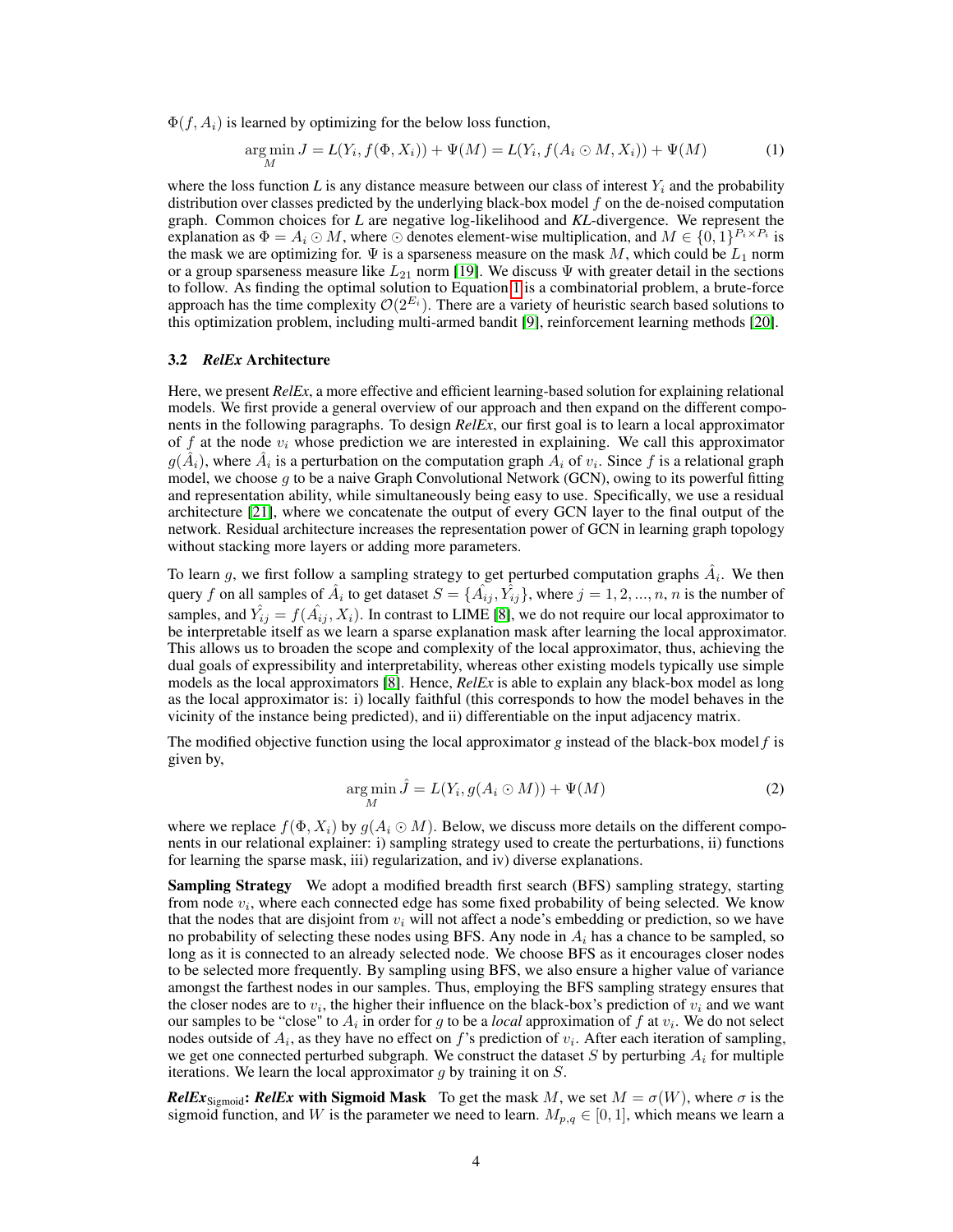soft mask, and each element in the mask represents the importance of the corresponding edge. The objective function with the sigmoid mask is given by,  $\arg \min_W \hat{J} = Loss(Y_i, g(A_i \odot \sigma(W))) +$  $\Psi(\sigma(W))$ . This optimization problem can be solved by gradient descent, where  $W = W - \alpha * \frac{\partial J}{\partial W}$ , and  $\alpha$  is the learning rate.

*RelEx*Gumbel: *RelEx* with Gumbel-Softmax Mask We introduce another mask based on Gumbel-softmax [\[22\]](#page-8-21),  $M =$  Gumbel-softmax(W), where W is our parameter to be learned, and  $M_{p,q} \in$ {0, 1}. This directly gives us a set of edges and nodes, unlike the Sigmoid mask where we learn a soft mask and then use a threshold. Choosing a threshold could be difficult, because we need to use the right reason as reference. And sometimes it is challenging to find the optimal threshold as learned soft values are close to each other. Gumbel-softmax is a continuous distribution on the simplex that can approximate categorical samples, and whose parameter gradients can be easily computed via the reparameterization trick. We have an end-to-end relational structures learning framework by using Gumbel-Softmax based method.

Regularization We incorporate regularization measures in our objective to ensure that the learned mask remains sparse and has better interpretability. We consider two regularization functions. First, we incorporate sparseness on the edges using  $L_1$  norm. Second, we incorporate  $L_{2,1}$  norm [\[19\]](#page-8-18) on nodes and edges, given by  $||M||_{2,1} = \sum_{i=1}^{P} \sqrt{\sum_{j=1}^{P} M_{ij}^2}$ .  $L_{2,1}$  is a group sparseness measure, here we treat each row of adjacency matrix as one group. Thus, we pursue sparseness on both edges and nodes.

Diverse Explanations There can be multiple explanations that exist for one prediction, but some are closer to the "right" reason [\[11\]](#page-8-10). We encourage diversity by learning different masks and maximizing the cross-entropy loss between any two masks using Equation [3.](#page-4-0)

<span id="page-4-0"></span>
$$
\hat{J}^{(t)} = L(Y_i, g(A_i \odot M^{(t)})) + \Psi(M^{(t)}) - \alpha_H * (H(M^{(t)}, M^{(1)}) + \dots + H(M^{(t)}, M^{(t-1)}))
$$
(3)

where  $M^{(t)}$  is the current mask to be learned,  $M^{(1)}$ ,  $M^{(2)}$ , ...,  $M^{(t-1)}$  are previously learned masks,  $t \in [1, T]$ , and  $H($ ,  $)$  is cross entropy loss between two masks,  $\alpha_H$  is the weight of cross entropy loss.

Learning diverse explanations can increase the users' trust of black-box models [\[23\]](#page-8-22). In our experiments in Section [5.4,](#page-7-0) we show that our approach learns diverse masks, where at least one of them corresponds to the right reason.

## 4 Evaluation Methods

#### 4.1 Comparison with State-of-the-art Explainers

We make appropriate modifications to Anchors [\[9\]](#page-8-8) and Saliency Map to adapt them for the relational setting.

Relational Anchors Anchor [\[9\]](#page-8-8) explanations are constructed by selecting the features of some instance x we want to explain that maximizes precision. This is calculated by perturbing x over all features except the anchor features, which are held constant. Precision is the proportion of the sample's labels that do not change due to perturbations. A high precision anchor implies that the anchor features are most important to the prediction, because perturbing the other features has little or no effect. Approximating precision is difficult, as it requires many expensive calls to f. Therefore, anchor construction is formulated as an instance of pure-exploration multi-armed bandit. To adapt Anchors to our setting, we consider the anchor features for relational explanations to be graph edges instead of node features. We define a threshold  $\delta$ , which we vary based on how much the predictions of f vary based on our perturbations. We calculate precision as, Precision( $Anc$ ) =

 $\mathbb{E}_{D(z|Anc)}\Big[\mathbb{1}\Big[1-f(z)_c<\delta\Big]\Big]$ , where Anc is the set of anchor edges, z is a perturbed sample, and

f is the black box. Our perturbed samples z have all edges in Anc, and at most all edges in the computation graph of  $v_i$ . Samples are generated via breadth-first search, similarly to  $Re IEx$ , and  $c$  is the predicted class we want to explain.

Saliency Map Since our approach involves learning an edge importance mask, we also compare our approach to Saliency Map, which is used in computer vision to learn the spatial support of a given target class in an image. To adapt Saliency Map to the relational setting, we first calculate the gradient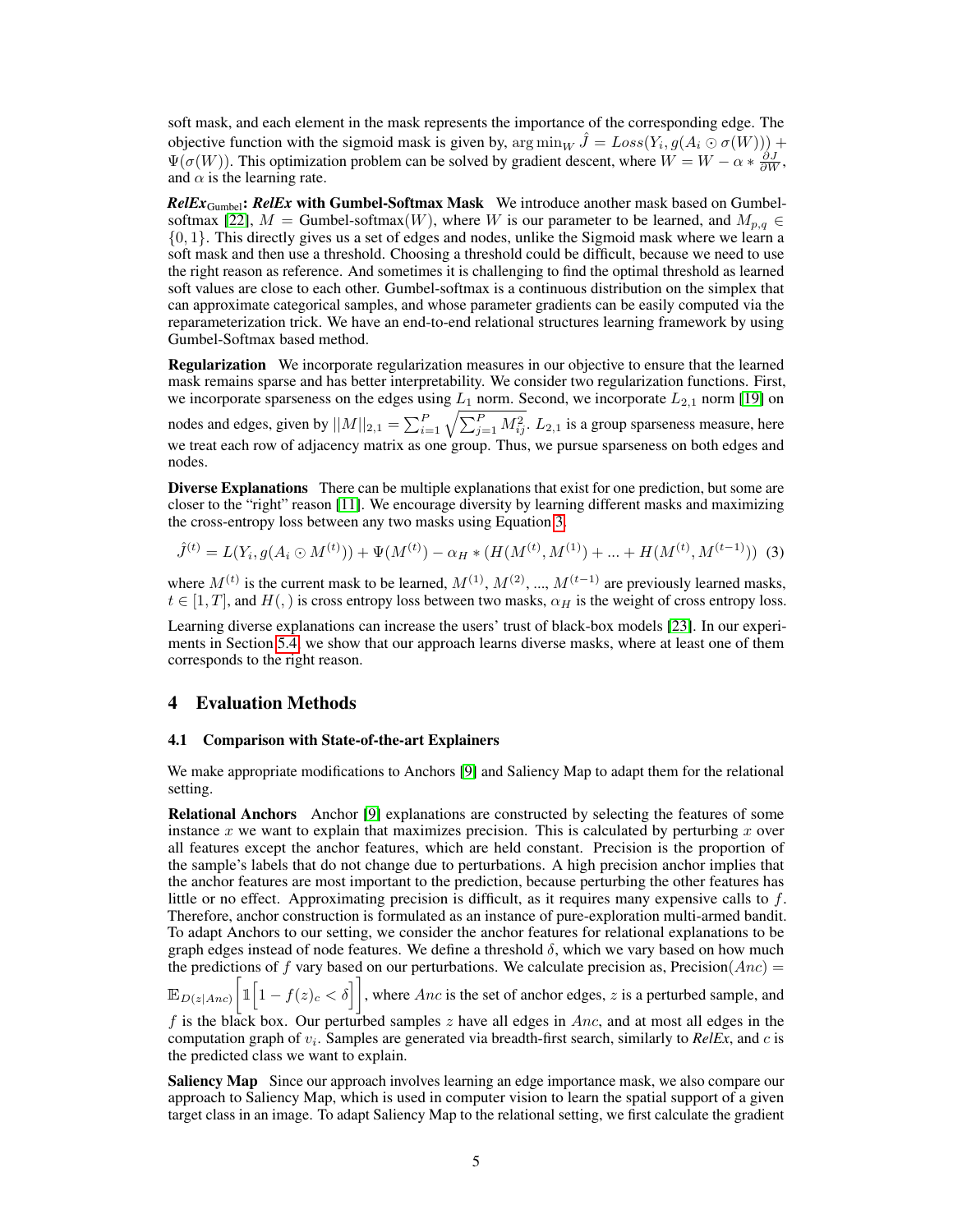| Explainer                                                      | Saliency Map     | <b>Relational Anchors</b> | GNN-Explainer    | $RelEx_{Sigmoid}$ | RelExGumbel      |  |  |
|----------------------------------------------------------------|------------------|---------------------------|------------------|-------------------|------------------|--|--|
| AUC-ROC<br>Infidelity                                          | 0.4352<br>0.1199 | 0.5069<br>0.1110          | 0.5666<br>0.0885 | 0.5470<br>0.0893  | 0.5873<br>0.0884 |  |  |
| Table 2: AUC-ROC and infidelity for TREE-BA synthetic dataset. |                  |                           |                  |                   |                  |  |  |
|                                                                |                  |                           |                  |                   |                  |  |  |
| Explainer                                                      | Saliency Map     | <b>Relational Anchors</b> | GNN-Explainer    | $RelEx_{Sigmoid}$ | RelExGumbel      |  |  |

<span id="page-5-1"></span><span id="page-5-0"></span>Table 1: AUC-ROC and infidelity for TREE-GRID synthetic dataset.

of black-box model's loss function with respect to the adjacency matrix  $A_i$ , and then normalize the gradient values to values between 0 to 1. We use these values as the learned explanation.

#### 4.2 Relational Explanation Evaluation Metrics

Area Under the ROC Curve We report area under the receiver operating characteristics curve (AUC-ROC) by capturing the deviation of the explanation from the ground-truth right reasons. AUC-ROC is calculated between the relational explanation and ground truth right reason structure. In many cases, we know the right structural reasons associated with a prediction as prior domain knowledge [\[11\]](#page-8-10). For example, molecules or proteins have their own specific and identifiable structures. We can then evaluate our explanations by comparing them to these already known right reasons.

Infidelity Scores Since it is hard to isolate errors that stem from the underlying black-box model from the errors that stem from the explainer, we consider the following quantitative measure known as *infidelity* [\[24\]](#page-8-23), Infidelity $(\Phi, f, A_i) = E_{I \sim \mu_I} [(\text{sum}(I \odot \Phi(f, A_i)) - (f(A_i) - f(A_i - I)))^2]$ , where I represents significant perturbations around the node  $N_i$ ,  $\mu_I$  gives the distribution of perturbation I,  $\hat{A}_i = A_i - I$  represents the perturbed adjacency graph, and  $\Phi$  is our explainer. Infidelity measures the goodness of an explanation by quantifying the degree to which it captures how the predictor function itself changes in response to a significant perturbation.

# 5 Experiments

#### 5.1 Experiments on Synthetic Relational Datasets with GNNs as the Black-box Model

We construct two kinds of node classification datasets: i) TREE-GRID, in which we use a binary tree with fixed height as the basic structure, and then we connect multiple grid structures to the tree, by randomly adding noisy links between nodes in a grid (referred to as grid nodes) and a tree (tree nodes), and ii) TREE-BA, we again use a binary tree as the basic structure (tree nodes), and then we connect multiple Barabasi Albert (BA) structures (BA nodes) to the tree, by randomly adding noise in the form of links between BA nodes and tree nodes. The prediction problem involves predicting the correct class to which each node belongs using the neighborhood topological structures of the node.

We train a 3-layer GCN as the black-box on both the datasets, individually. We show quantitative results on TREE-GRID dataset in Table [1](#page-5-0) and quantitative results on TREE-BA dataset in Table [2.](#page-5-1) Since both TREE-GRID and TREE-BA datasets are synthetically generated, we know the ground truth right reason structure and we use that to calculate the deviation of learned relational explanation from the right reason. From the AUC-ROC and infidelity results, we can see that *RelExGumbel* has the best performance on both measures. We also note that Saliency Map fails to perform as well as other models, as the former is the only model that is not specifically tailored for relational models. This further ascertains that explainers designed for traditional iid models do not seamlessly work for relational models and we need explainers that are designed specifically for relational models.

#### 5.2 Experiments on Synthetic Relational Dataset with HL-MRFs as the Black-box Model

We construct a three-class graph dataset, TREE-GRID-BA. We generate multiple tree, grid, and Barabasi Albert motifs, and randomly add noisy links among them to construct this graph dataset. For HL-MRF models, we design collective first-order logic rules in table [3.](#page-6-0) To train a PSL model, we randomly select half the nodes as observation, which are used as seed nodes.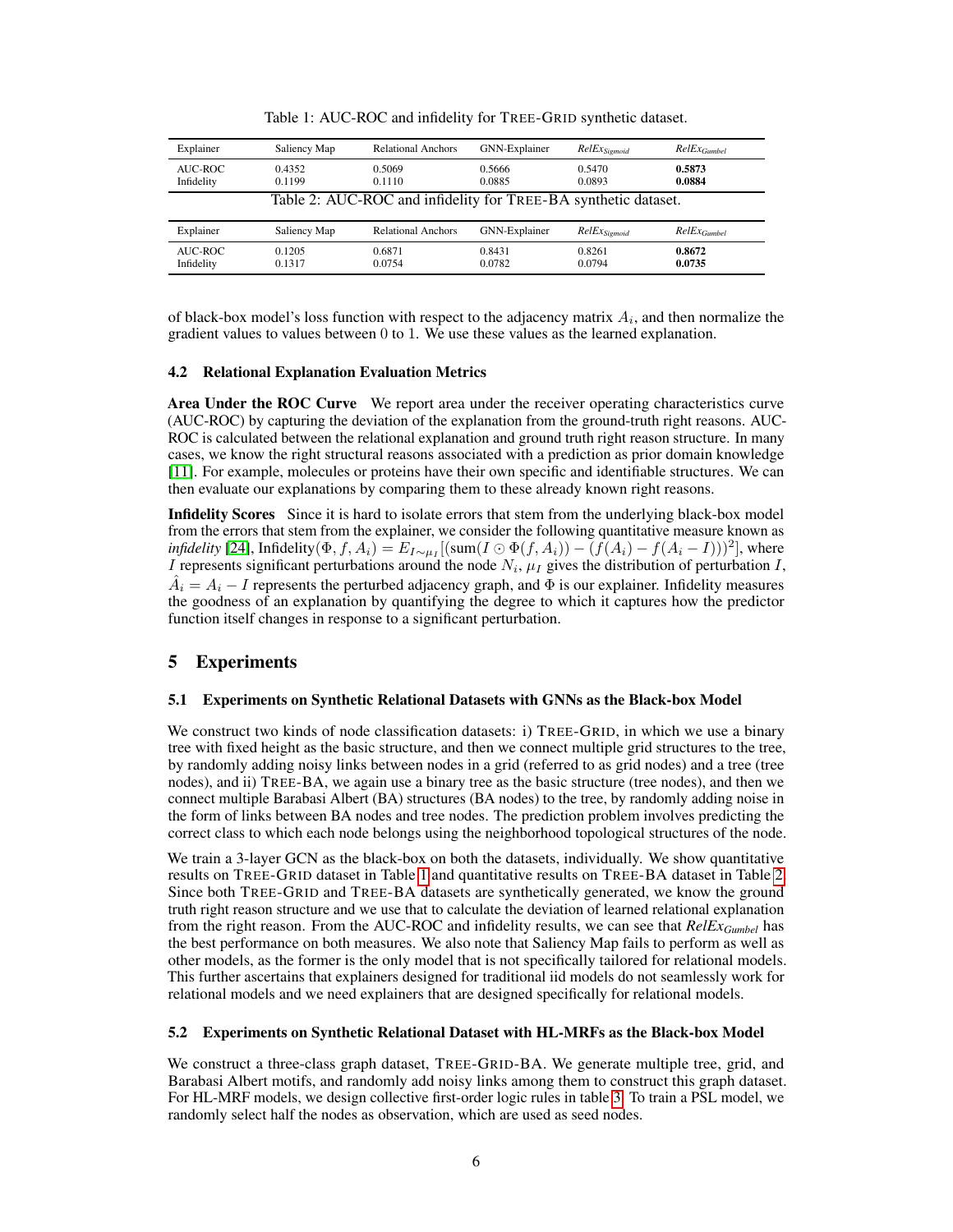<span id="page-6-0"></span>

|  |  |  | Table 3: 3-hop PSL collective Rules |  |
|--|--|--|-------------------------------------|--|
|--|--|--|-------------------------------------|--|

<span id="page-6-1"></span>Table 4: AUC-ROC and infidelity for TREE-GRID-BA synthetic dataset.

| <b>PSL Collective Rules</b>                                                                                                                                                                                                                                                                            |
|--------------------------------------------------------------------------------------------------------------------------------------------------------------------------------------------------------------------------------------------------------------------------------------------------------|
| Node: $A, B, C, D$ ; Target Class: $cat$                                                                                                                                                                                                                                                               |
| $\lambda_1$ : HasCat(A,cat) $\wedge$ Link(A,B) $\rightarrow$ HasCat(B,cat)<br>$\lambda_2$ : HasCat(A,cat) $\wedge$ Link(A,B) $\wedge$ Link(B,C) $\rightarrow$ HasCat(C, cat)<br>$\lambda_3$ : HasCat(A,cat) $\wedge$ Link(A,B) $\wedge$ Link(B,C) $\wedge$ Link(C,D) $\rightarrow$ Has-<br>Cat(D, cat) |





(a) Tree Computation (b) Tree Right Reason (c) Tree *RelExSigmoid* (d) Tree *RelExGumbel* (e) Grid Computation Graph Graph (e) Grid Computation (f) Grid Right Reason



(g) Grid *RelEx<sub>Sigmoid* (h) Grid *RelEx<sub>Gumbel</sub>* (i) BA Computation (j) BA Right Reason (k) BA *RelEx<sub>Sigmoid</sub>* (l) BA *RelEx<sub>Gumbel</sub>*</sub> Graph

<span id="page-6-2"></span>Figure 2: Explanations for tree, grid, *BA* nodes.

Since GNN-Explainer and Saliency Map need access gradients, they cannot be applied to black-box HL-MRF models. Quantitative results are shown in Table [4,](#page-6-1) where we can see *RelExSigmoid* gets better results than *RelExGumbel*, as the HL-MRF model assigns different continuous values of importance to links around the node of interest, which are captured by the learned rule weights. Thus, *RelExSigmoid* successfully learns corresponding importance values for each link. This shows the competence of both our approaches *RelExSigmoid* and *RelExGumbel* across two different types of relational models. Figure [2](#page-6-2) shows example explanation of a tree node, grid node, and BA node, respectively. We observe that the qualitative results are consistent with the quantitative results with *RelExSigmoid*, obtaining relational explanations that are closer to the actual right reason. We also can see that the *RelExSigmoid* model is able to glean the core topological structure that explains the prediction.

#### 5.3 Experiments on Molecule Dataset with GNNs as the Black-box Model

To demonstrate the applicability of our approach on a real-world dataset, we conduct experiments on MUTAG [\[25\]](#page-8-24), a well-known benchmark graph classification dataset. It consists of 188 mutagenic aromatic and heteroaromatic nitro compounds with 7 different kinds of atoms, including carbon, nitrogen and oxygen, etc. We have prior domain knowledge that carbon atoms have ring structures, which represent mutagenic aromatics in chemistry; nitrogen atoms and oxygen atoms combine to form the  $-NO<sub>2</sub>$  structure and nitrogen atoms also could exist either in pentagonal or hexagonal structures with other carbon atoms.

Table [5](#page-6-3) shows the comparison results on infidelity, where we see that *RelExGumbel* and GNN-Explainer both obtain similar best results. We demonstrate the qualitative performance of the models in Figures [3,](#page-7-1) and [4.](#page-7-2) In all the figures, yellow nodes are our nodes of interest. To plot explanations from soft important values instead of finding the optimal threshold, we choose to capture the edge importance using the color of the edge, where a darker color signifies that the edge has a higher importance. We see that explanations from GNN-Explainer and *RelExSigmoid* are plotted this way as they learn

<span id="page-6-3"></span>Table 5: Infidelity on MUTAG dataset.

| Explainer  | Saliency Map | <b>Relational Anchors</b> | GNN-Explainer | $RelEx_{Sigmoid}$ | RelExGumbel |
|------------|--------------|---------------------------|---------------|-------------------|-------------|
| Infidelity | J.05879      | 0.06008                   | 0.05557       | 0.05659           | 0.05573     |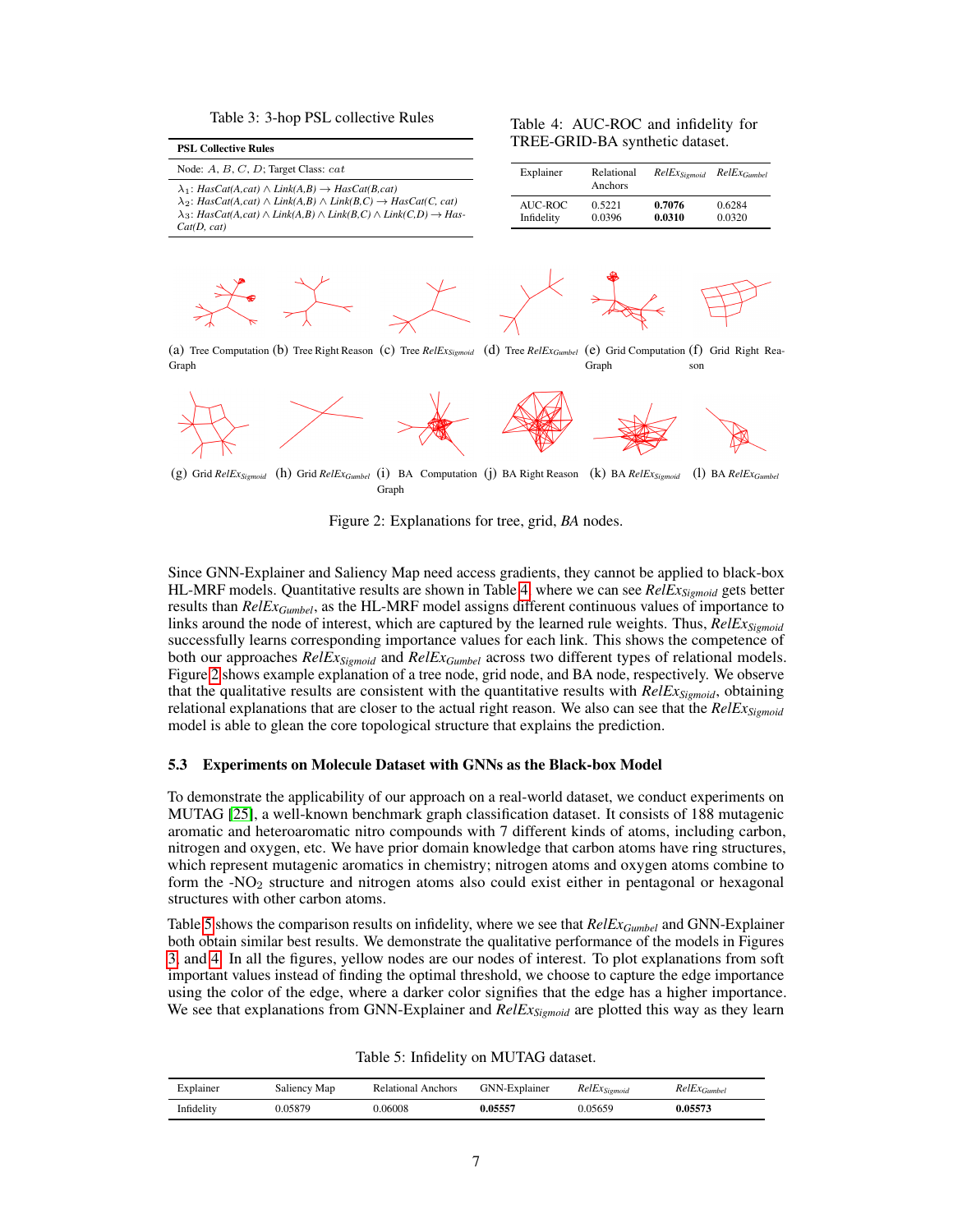<span id="page-7-1"></span>

<span id="page-7-9"></span><span id="page-7-8"></span><span id="page-7-7"></span><span id="page-7-6"></span><span id="page-7-5"></span><span id="page-7-4"></span><span id="page-7-3"></span><span id="page-7-2"></span>(a) Molecule (b) Explanation 1 (c) Explanation 2 (d) Molecule (e) Explanation 1 (f) Explanation 2 Figure 5: Diverse explanations

soft importance values for the edges in the relational explanation. In Figure [3,](#page-7-1) we observe that the explanation for a carbon node learned by *RelExGumbel* finds the correct hexagonal ring structure and *RelExSigmoid* learns an explanation that contains two connected hexagonal rings, both of which capture the core relational structure (hexagonal ring) corresponding to the carbon node. Figure [4](#page-7-2) shows explanations on a nitrogen node; all explainers except Relational Anchors are able to identify the correct - $NO<sub>2</sub>$  topological structure.

#### <span id="page-7-0"></span>5.4 Diverse Explanations on Molecule Dataset

We train diverse explainations for each node of interest. Figure [5](#page-7-3) gives two example explanations learnt from the *RelExGumbel* based explainer, where yellow nodes are our nodes of interest. Figure [5\(a\)](#page-7-4) shows the molecule, and Figures [5\(b\)](#page-7-5) and [5\(c\)](#page-7-6) give two diverse explanations for the same node. In Figure [5\(a\),](#page-7-4) we see that our node of interest is part of two ring structures, one of which is a pentagon and the other is a hexagon. The first explanation learns one pentagon ring structure, while the diverse second explanation finds both the ring structures. Though both are correct, the second explanation is more meaningful from the domain perspective as it gleans both the core relational structures that the node is part of. Similarly, in Figure [5\(d\),](#page-7-7) even though both explanations are able to learn the core hexagonal structure responsible for the prediction, we see that the first explanation in Figure [5\(e\)](#page-7-8) contains some noise, while the second diverse explanation in Figure [5\(f\)](#page-7-9) excludes the noise and is more preferable. Thus, the ability of our approach to learn diverse explanations comes handy for learning multiple "right" explanations, among which some make more sense from a domain perspective.

## 6 Conclusion

In this work, we developed a model-agnostic relational explainer, *RelEx*, which has the ability to explain any black-box relational model. Through rigorous experimentation and comparison with state-of-the-art explainers, we demonstrated the quantitative and qualitative capability of *RelEx* in explaining two different black-box relational models, GNNs, representing the deep graph neural network models, and HL-MRFs, representing statistical relational models, on two synthetic and one real-world graph datasets. The ability of *RelEx* to learn diverse explanations further enhances its practical value and applicability in explaining domain-specific predictions.